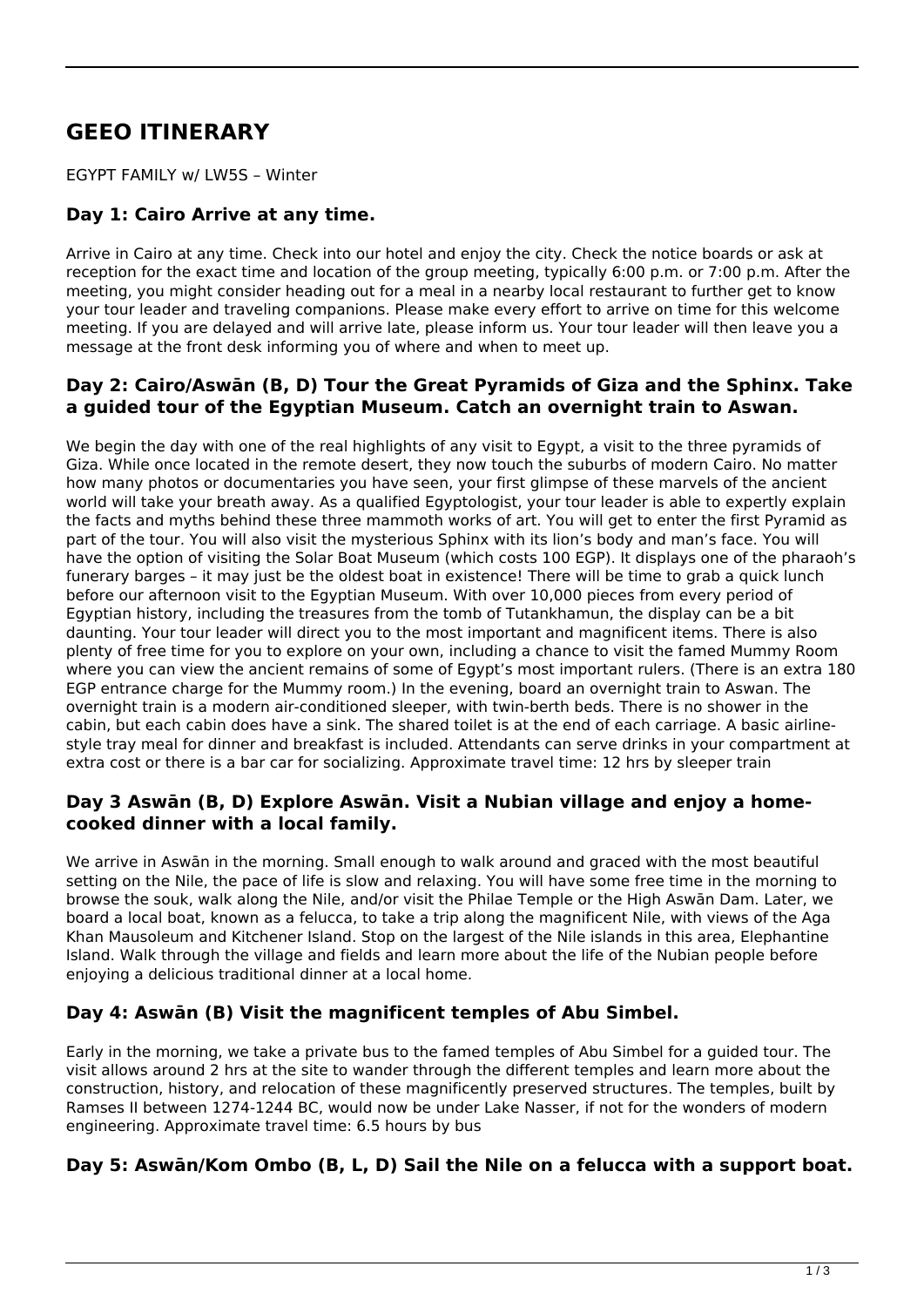## **Sleep onboard under the stars.**

Today, we embark on a relaxing ride on a felucca (traditional sailboat) and travel down the Nile River, watching the scenery glide by. At night, we sleep on the deck under the stars (mattresses and blankets are provided). We'll enjoy delicious meals on board. The felucca itself does not have toilets or showers, but a private support boat traveling in close proximity has both. Please bring a towel.

## **Day 6: Kom Ombo/Luxor (B) Enjoy a guided visit to the Kom Ombo Temple before driving to Luxor. En route, visit the Temple of Karnak.**

This morning, we visit the Kom Ombo Temple located in a scenic spot, right on the banks of the Nile. It was dedicated to the crocodile god, and you can still see the remains of an ancient mummified crocodile that was worshiped here thousands of years ago. Next, we drive to the Karnak Temple, which was once the center of all religious life in ancient Egypt. Built and extended by successive generations of rulers, admire the amazing architecture, massive columns, and painted hieroglyphs. Round-trip transfer included. Finally, we arrive in Luxor in the late afternoon. You may have time for an optional visit to Luxor Temple (140 EGP), an architectural splendor located near the Nile and right in the center of downtown Luxor. It's spectacularly lit in the evenings and well worth a visit. We also recommend visiting Luxor's Bazaar. Approximate travel time: 4 hrs by private vehicle

#### **Day 7: Luxor (B, L) Visit the Colossi of Memnon, Valley of the Kings, and the Temple of Hatshepsut. Enjoy lunch with a local family on the West Bank of the Nile.**

We enjoy a full-day guided excursion to the famous Valley of the Kings. We will rise early to catch the sunrise from the motorboat that will take you across the Nile to the West Bank. From here, ride through farmer's fields to reach the Valley of the Kings. Descend the narrow, rock-hewn corridors and take in the magnificent decoration and designs of the tombs of the pharaohs at the Valley of the Kings. While the treasure is now all gone, the tombs contain the most incredible paintings of the life of their occupant and stories from the Book of the Dead. We will visit three tombs in total and may opt to visit the famous tomb of King ("Tut") Tutankhamun (for an extra 250 EGP each). We then visit the impressive Funerary Temple of Queen Hatshepsut, which seems to rise out of the surrounding limestone outcrops – it's a reminder of the power women held in the Ancient Kingdom. Our last stop today is the two mammoth statues of Amenophis II at the Colossi of Memnon, which used to stand at the front of a temple that no longer exists. Check out the ancient graffiti discussing the statues. We also enjoy lunch with a local family on the West Bank of the Nile. With what remains of the afternoon, you can explore Luxor at your own pace.

#### **Day 8: Luxor/Cairo (B) Fly back to Cairo and get transferred back to your hotel. You have the afternoon free to explore Cairo.**

Fly back to Cairo and get transferred back to your hotel. You have the afternoon free to explore Cairo. Approximate travel time: 1 hr by plane

#### **Day 9: Cairo (B, D) The morning is free for you to explore Cairo on your own. In the afternoon tour Coptic Cairo and visit the Hanging Church, St Sergius Church, and Ben Ezra Synagogue. Continue to Islamic Cairo with visits to the Citadel and Mohamed Ali mosque. Take a felucca ride on the Nile before heading to Tahrir Square and Downtown Cairo for a foodie tour.**

The morning is free for you to explore Cairo on your own. Around 12:30 we will meet in the lobby of the hotel to begin our Cairo day tour. We will first visit Coptic Cairo, which can be found in Old Cairo, one of the oldest sections of the city. Explore some ancient churches and key sites in "Coptic" Egypt's history, including the Hanging Church, Greek Church, Monastery of St. George, and Ben Ezra Synagogue. Then, head off to explore Islamic Cairo on foot. Stroll down bustling alleyways where life has changed little and streets are still named after ancient crafts. Don't miss the chance to visit a mosque and learn more about